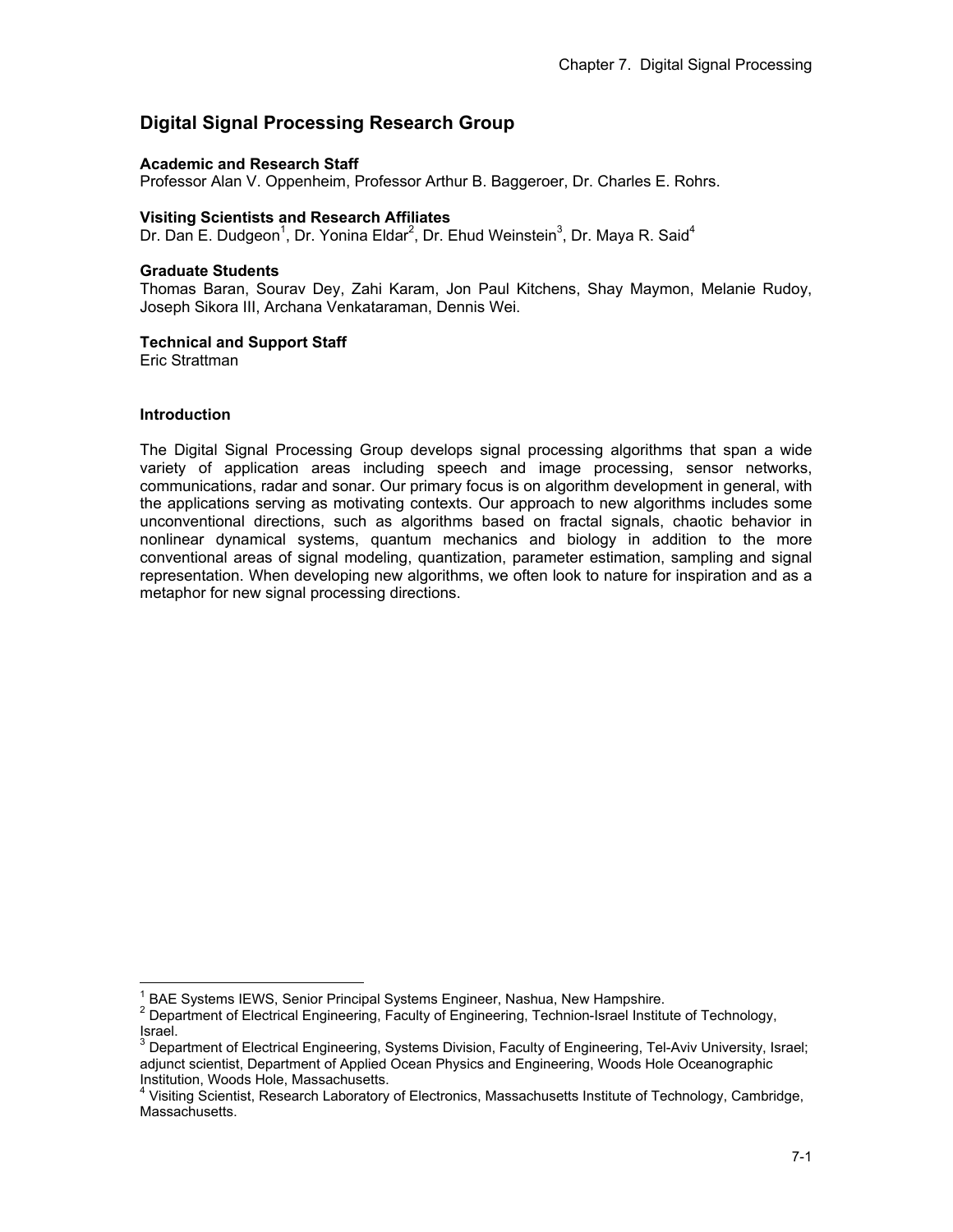# **1. The Thermodynamics of Signal Flow Graphs**

#### **Sponsors**

MIT Lincoln Laboratory Signal Processing Research P.O. No. 3118144 MIT Lincoln Laboratory Signal Processing Research P.O. No. 7000032361 BAE Systems, Inc. P.O. No. 112991 Texas Instruments, Inc. Leadership University Program Bose Corporation

### **Project Staff**

Thomas Baran, Professor Alan V. Oppenheim

Signal flow graphs are used widely to design, analyze and describe digital and analog systems. The representation is applicable to any system where a notion of causation is involved, so the concept is used in fields ranging from electrical engineering to cell biology. This project examines the relationship between thermodynamic systems and the signal flow graphs that represent them. In particular, we draw on a rich body of thermodynamic results to make useful statements about the behavior of systems described by signal flow graphs.

Recent focus has been directed toward the problem of system inversion. We show that systems represented by a particular class of signal flow graphs have inverse systems that are found by making simple graph manipulations. The result therefore implies a duality between two classes of flow graphs, a principle that may be applicable to the synthesis of linear and nonlinear systems.

# **2. Randomized Sampling and Filtering and Multiplier-Less Filtering**

### **Sponsors**

Texas Instruments, Inc. Leadership University Program National Defense Science and Engineering Graduate Fellowship (NDSEG) BAE Systems, Inc. P.O. No. 112991

### **Project Staff**

Sourav Dey, Professor Alan V. Oppenheim

This project considers the benefits of randomization in two fundamental signal processing techniques: sampling and filtering. The first part develops randomized non-uniform sampling as a method to mitigate the effects of aliasing. Randomization of the sampling times is shown to convert aliasing error due to uniform under-sampling into uncorrelated shapeable noise. In certain applications, especially perceptual ones, this form of error may be preferable.

Two sampling structures are developed in this project. In the first, denoted simple randomized sampling, non-white sampling processes can be designed to frequency-shape the error spectrum, so that its power is minimized in the band of interest. In the second model, denoted filtered randomized sampling, a pre-filter, post-filter, and the sampling process can be designed to further frequency-shape the error to improve performance. The project develops design techniques using parametric binary process models to optimize the performance of randomized non-uniform sampling. In addition, a detailed second-order error analysis, including performance bounds and results from simulation, is presented for each type of sampling.

The second part of this project develops randomization as a method to improve the performance of multiplier-less FIR filters. Static multiplier-less filters, even when carefully designed, result in frequency distortion as compared to a desired continuous-valued filter. Replacing each static tap with a binary random process is shown to mitigate this distortion, converting the error into uncorrelated shapeable noise. As with randomized sampling, in certain applications this form of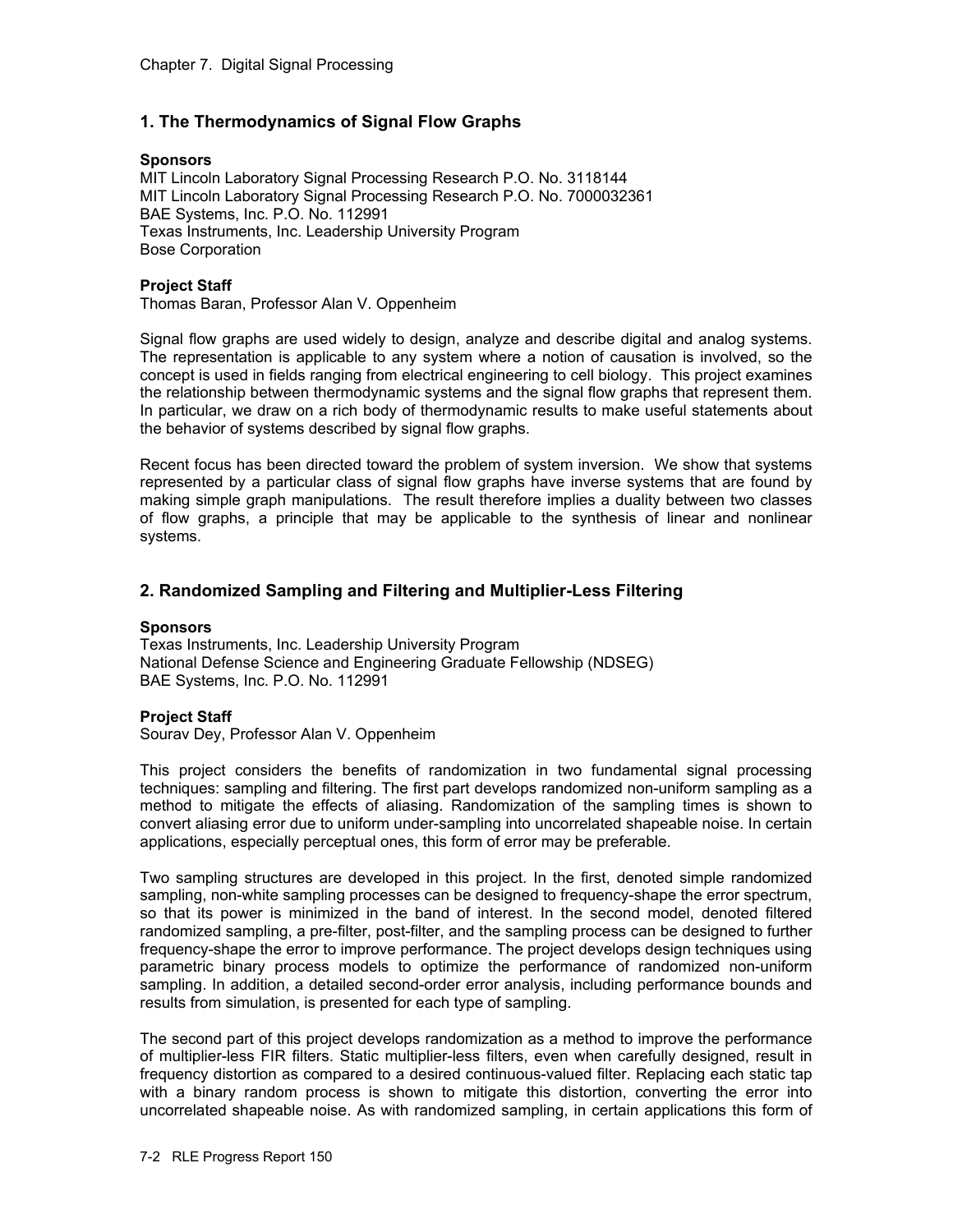error may be preferable.

This project presents a FIR Direct Form I randomized multiplier-less filter structure denoted binary randomized filtering (BRF). In its most general form, BRF incorporates over-sampling combined with a tapped delay-line that changes in time according to a binary vector process. The time and tap correlation of the binary vector process can be designed to improve the error performance. The project develops design techniques using parametric binary vector process models to do so. In addition, a detailed second-order error analysis, including performance bounds, error scaling with over-sampling, and results from simulation, is presented for the various forms of BRF.

# **3. Fast Discriminative Training of GMMs**

### **Sponsors**

Texas Instruments, Inc. Leadership University Program BAE Systems, Inc. P.O. No. 112991 MIT Lincoln Laboratory Signal Processing Research P.O. No. 3118144 MIT Lincoln Laboratory Signal Processing Research P.O. No. 7000032361

### **Project Staff**

Zahi Karam, Dr. William Campbell (Lincoln Labs), Professor Alan V. Oppenheim

Gaussian mixture models (GMMs) are used in many classification tasks: speaker recognition, language identification, etc. Typically, a GMM is trained, using maximum-likelihood (ML) training. to model each of the classes. New data is then classified based on which of the class-dependent GMM is most likely to generate it.

ML training ignores the ultimate goal of minimizing classification error and instead focuses on modeling the individual classes. This focus yields GMMs that are poorly suited for the classification task. Discriminative training techniques, such as maximum mutual information (MMI) and minimum classification error (MCE), have been developed to train better suited GMMs by trading-off modeling the individual classes and minimizing classification error. The utility of these techniques, however, can in some cases be diminished by their computation complexity. Our focus is on fast discriminative training techniques for GMMs. Our approach uses support vector machines (SVMs) to modify ML trained GMMs so as to improve their discriminative power, thus rendering them better suited for classification tasks.

# **4. Acoustic Vector-Sensor Array Performance**

### **Sponsors**

MIT Lincoln Laboratory, Lincoln Scholars Program

### **Project Staff**

Jon Paul Kitchens, Professor Arthur Baggeroer, Dr. Stephen Kogon.

Classical hydrophones measure pressure only, but acoustic vector-sensors also measure particle velocity. Velocity measurements can increase array gain and resolve ambiguities, but make vector-sensor arrays more difficult to analyze and susceptible to additional modeling errors. Most introductions to array processing characterize classical hydrophone arrays through performance measures that prove useful in both theory and practice.

This research derives a new set of useful performance measures for acoustic vector-sensor arrays. It characterizes the vector-sensor array beampattern with and without modeling errors, or "mismatch." The resulting beampattern expressions relate vector-sensor arrays to pressuresensor arrays. This research also develops a hybrid Cramér-Rao bound for direction-of-arrival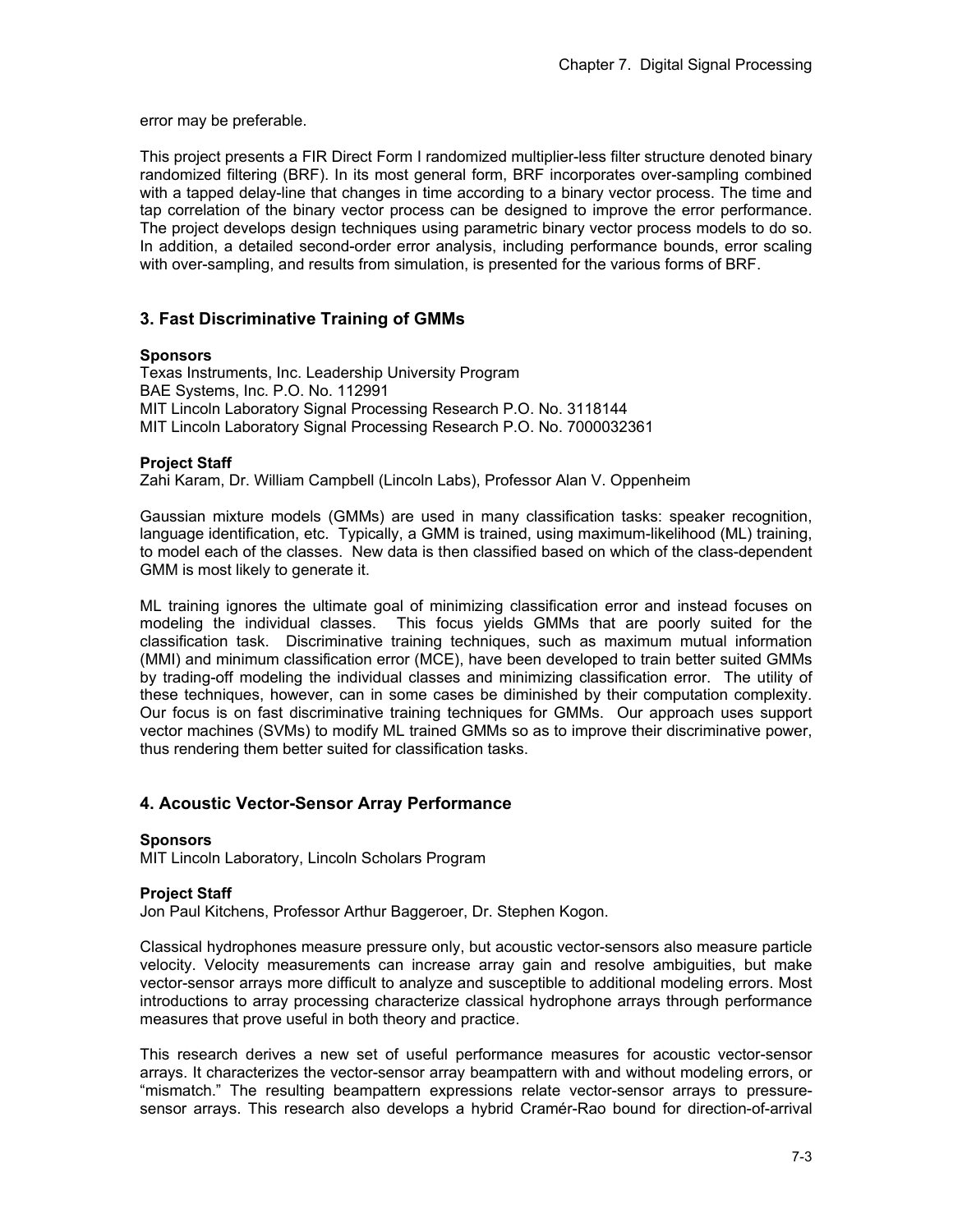estimation under mismatch. The results are analyzed, compared to Monte-Carlo simulations, and explored for insight in the published thesis. The tools developed should provide better design and performance prediction before vector-sensor array construction as well as improved analysis afterward.

# **5. NonUniform Sampling**

### **Sponsors**

Texas Instruments, Inc. Leadership University Program

### **Project Staff**

Shay Maymon, Professor Alan V. Oppenheim

Our work explores the NonUniform Sampling process and reconstruction. It represents the nonuniform grid of samples as random perturbations around a uniform grid with nominal sampling interval. A simpler second order equivalent system to the nonuniform sampling process is suggested. This model contains pre-filtering before uniform sampling with white noise added at its output. The samples grid can be designed so that aliasing is avoided at the output of the sampling process. This will be referred to as "Anti-Aliasing Distribution" because of the similarity with the Anti-Aliasing Filter Uniform preceeding sampling.

Uniform sampling guarantees perfect reconstruction if the sampling rate is above the Nyquist rate. However, if the Nyquist condition does not hold, we cannot recover the original signal in general. However, if the signal is nonuniformly sampled, this can be taken into advantage. We have shown that the spectrum of the discrete time signal after nonuniform sampling contains information about the original continuous time signal. This information can be used not only to determine if the signal is undersampled or not, but also to recover the original signal under some conditions.

A Key problem with nonuniform sampling is the reconstruction process. Roughly speaking, the continuous time signal can be perfectly recovered from its nonuniform samples as long as the nominal sampling rate is greater than the Nyquist rate. However, the reconstruction method is very complicated and it is not time invariant.

We suggest simpler sub-optimal reconstruction methods, analyze and compare their performance in terms of the Mean Square Error (MSE) criterion. One method uses information about the sample locations for the reconstruction while the other ignores it. It is shown that for some cases we would prefer to ignore this information in order to have better performance. The performance of both methods depends on the signal spectrum as well as on the perturbations probability density function. One can think on how to design the Input signal spectrum in order to match the nonuniform grid so that to minimize the MSE. Another scenario is to choose a nonuniform grid so that for a given spectrum of the input signal the MSE will be minimized.

None of the methods suggested above is optimal for all kind of signals. These methods can be viewed as special cases of a more generalized reconstruction method which we refer to as "Randomized Reconstruction". In this method, we locate the samples in a nonuniform grid which can be related to the original NonUniform Sampling grid but may be different and optimize over this grid to get minimum MSE.

# **6. Signatures of Walking Humans Using Passive and Active Acoustic Sensors**

### **Sponsors**

Army Research Laboratory (ARL) Collaborative Technology Alliance Contract RP 6891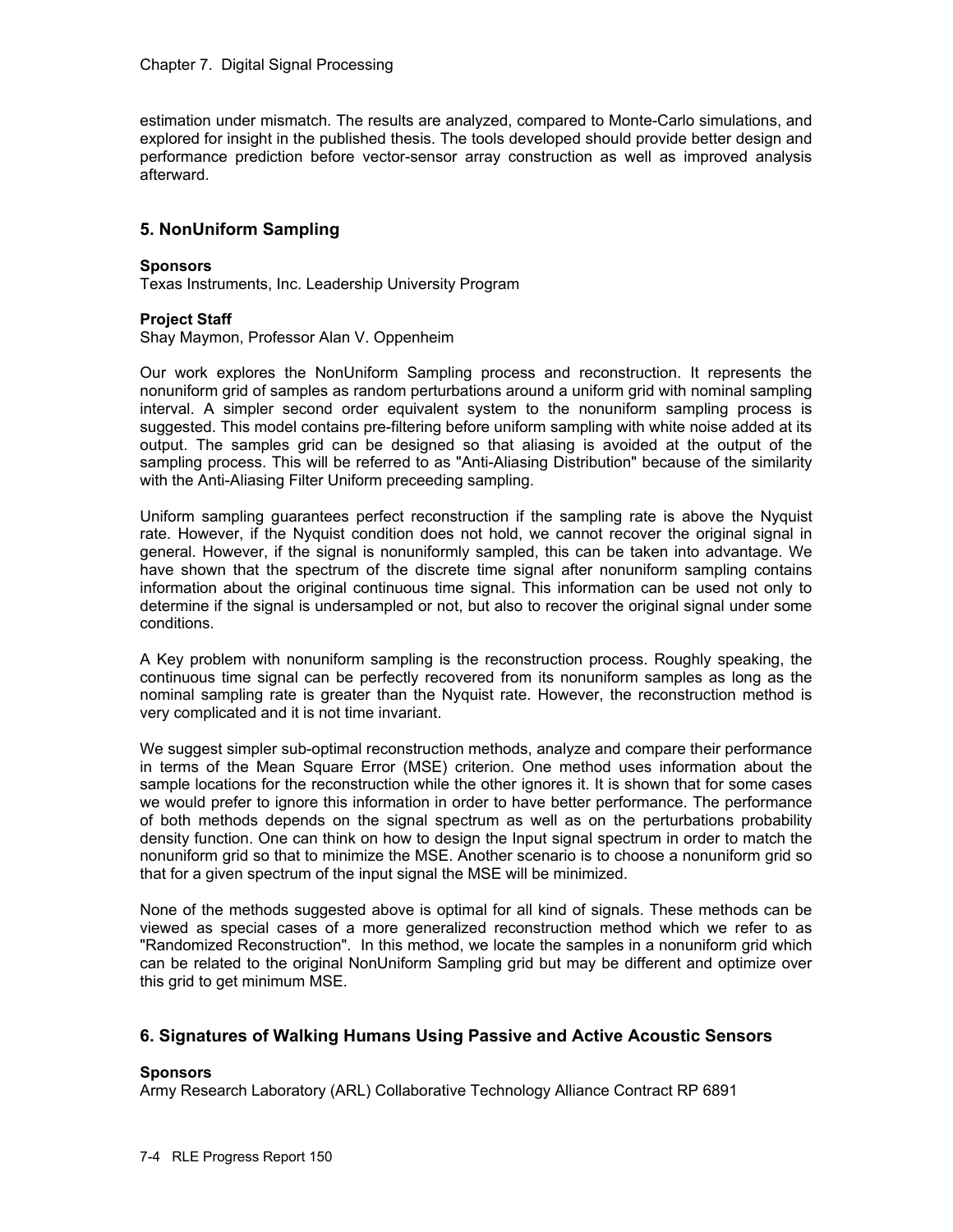Georgia Institute of Technology Award No. E-21-6RT-G2, MURI under ARO Prime Award No. W911NF-04-1-0190

### **Project Staff**

Melanie B. Rudoy, Dr. Charles E. Rohrs

This research aims to characterize the signature of a walking human target using passive acoustic and active ultrasound sensor data. The ability to detect moving human targets is crucial in many applications, ranging from intrusion detection to automotive safety systems to situational awareness enhancement in military applications. A sensor fusion framework was developed that combined data from two independent sensor modalities, and was used to compute local estimates of the acoustic energy of the footsteps and the velocity of the subject's torso and limbs. A time-varying vector autoregression (TV-VAR) was then used to model the evolution of these signals, which captures the physical correlations between them, creating a natural data fusion across different sensor modalities. The human signature was defined as a subset of the parameters from the TV-VAR model, and the quality of this feature set was evaluated using a support vector machine framework to classify multiple test subjects for both detection and discrimination applications.

# **7. Multistage Mean-Variance Portfolio Selection in Cointegrated Vector Autoregressive Systems**

#### **Sponsors**

Texas Instruments, Inc. Leadership University Program Georgia Institute of Technology Award No. E-21-6RT-G2, MURI under ARO Prime Award No. W911NF-04-1-0190

### **Project Staff**

Melanie B. Rudoy, Dr. Charles E. Rohrs

This research is concerned with the application of stochastic signal processing and control theory to financial decision making. Specifically, the problem of multistage portfolio selection within a restricted universe of financial assets is considered. It is assumed that the prices (or log-prices) of the underlying assets are well modeled by a particular type of linear system, known as a cointegrated vector autoregressive process. Here, the random process modeling each component of the vector process is nonstationary due to the presence of one or more poles at unity (integrators), resulting in a variance that grows linearly with time. However, it is possible to find a linear combination of the signals that is wide sense stationary. Constraining the price dynamics to follow such a model in turn induces a probability distribution on the asset returns, which can then be exploited to achieve a higher average rate of return on the investment portfolio. A set of explicit solutions to the cointegrated asset allocation problem under varying assumptions are derived, and resulting portfolio weight vectors are characterized in relation to the underlying geometry of the cointegration system.

### **8. Sound Wave Propagation around Underwater Seamounts**

#### **Sponsors**

Office of Naval Research, ONR contract No. N00014-04-1-0124

### **Project Staff**

Joseph Sikora III, Hyun Joe Kim, Professor Arthur B. Baggeroer, Edward Scheer (WHOI), Keith Von Der Heydt (WHOI)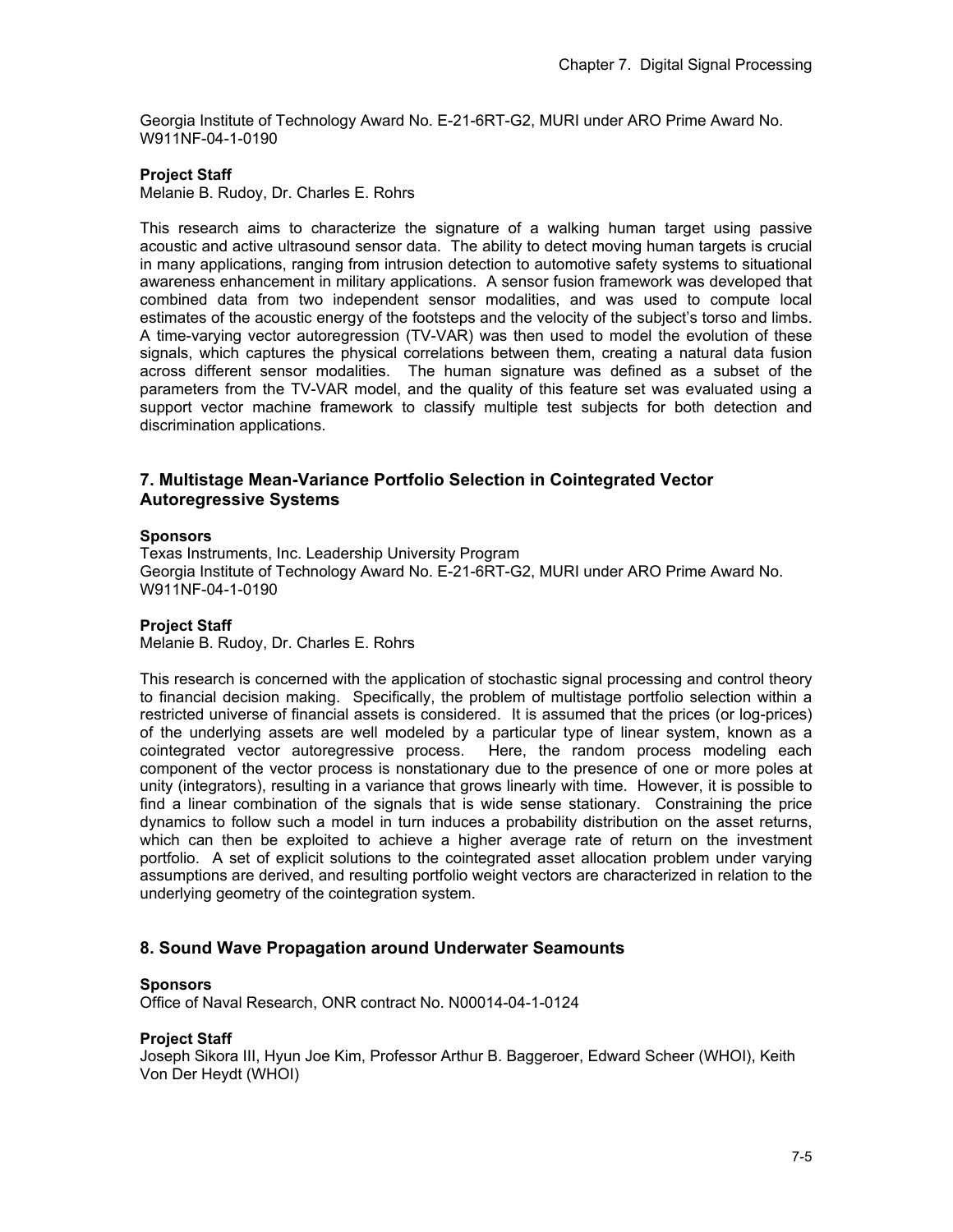In the ocean, low frequency acoustic waves propagate with low attenuation and cylindrical spreading loss over long range, making them an effective tool for underwater source localization, tomography, and communications. Underwater mountains, or *seamounts*, are ubiquitous throughout the world's oceans. Seamounts can absorb and scatter acoustic energy, presenting many interesting acoustic modeling challenges. The goal of the subject research is to measure the scatter field of a large, conical seamount at long-range, and reconcile observations with 2-D and 3-D range-dependent acoustic models, for the purpose of adapting to, and utilizing highly range-dependent bathymetry.

The Basin Acoustic Seamount Scattering Experiment (BASSEX) experiment was conducted to measure the scatter field of the seamounts in the Kermit-Roosevelt Seamount Complex during September and October of 2004. Current results from the BASSEX experiment show a strong correlation between observed seamount scatter fields and simulated data generated with the RAM acoustic modeler. The seamounts absorbed and reflected high order acoustic modes, forming strong convergence zones in the forward scatter field. Convergence zones in the forward scatter field contained both refracted and reflected acoustic energy, and appeared in the upper water column with 50 km periodicity in range. Refracted acoustic energy strength, arrival time, and arrival angle were accurately predicted using both the RAY and RAM acoustic models. Reflected acoustic ray arrival patterns have "open-ocean" ray group structure, with some random intensity fluctuation and time delay, correlating well with RAM simulations. Further analysis will include generalizing the effects of different seamount characteristics and environmental parameters on the scatter field, and will investigate side scatter acoustic data.

Robust adaptive beamforming is used to process hydrophone array data gathered in the BASSEX experiment. The ambient noise field in the ocean and noise from the tow ship lower the data's signal to noise ratio. Non-stationarity in the observed noise field caused by array fluctuations and data acquisition system malfunctions motivate a time-varying Capon adaptive beamformer, and strong acoustic harmonics from ship operations motivate a frequency and steering angle dependent white noise gain constraint.

In an effort to process snap-shot deficient data sets, the novel physically constrained maximum likelihood (PCML) beamformer was further developed and applied. To improve computational efficiency, orthonormal array manifold vectors are used to model and determine the maximum likelihood spectral covariance matrix. Figure 1(a) shows the array gain of a 10 sensor array using the Capon  $(A_0)$ , conventional  $(A_0)$ , and PCML  $(A_{\text{PCML}})$  beamformers, for a 20 dB plane wave interference at wavenumber  $u_i$ , where  $BW_{NN}$  is null-to-null beamwidth. The PCML beamformer gain shows improved sidelobe control and resolution compared with the conventional beamformer. Figure 1(b) shows the array gain of the adaptive beamformers using a snap-shot deficient spectral covariance matrix estimate. The figure demonstrates that the PCML beamfomer has higher array gain in the sidelobe region than the Capon and conventional beamformer using an underdetermined spectral covariance matrix.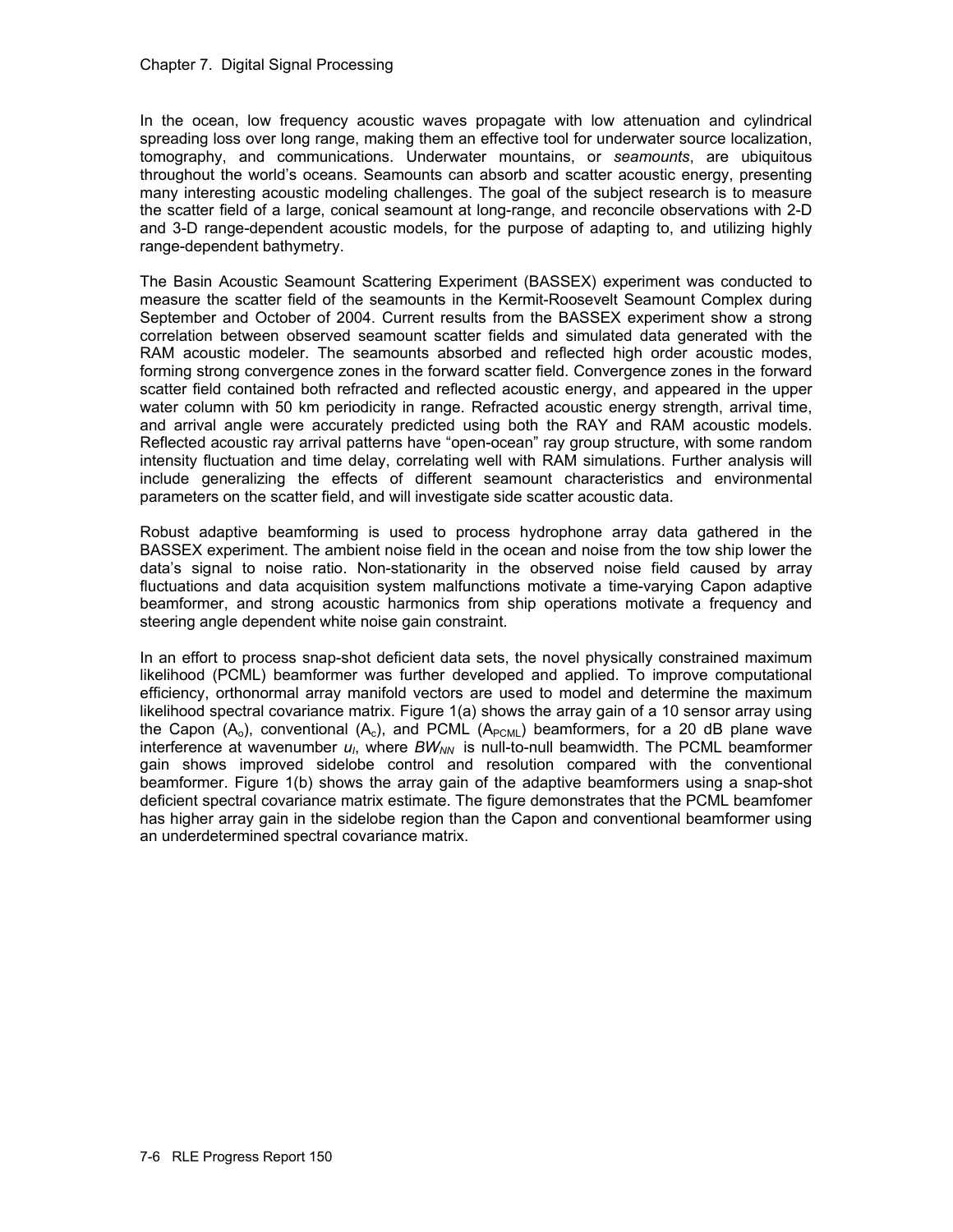

**Figure 1** - Array beamformer gain using: (a) the actual, full-rank spectral covariance matrix, (b) the snapshot deficient, spectral covariance matrix estimate, averaged over 100 samples.

# **9. Bilinear Sampling of Continuous-Time Signals for Matched Filtering Applications**

### **Sponsors**

Texas Instruments, Inc. Leadership University Program BAE Systems, Inc. P.O. No. 112991 MIT Lincoln Laboratory Signal Processing Research P.O. No. 3118144 MIT Lincoln Laboratory Signal Processing Research P.O. No. 7000032361

### **Project Staff**

Archana Venkataraman, Professor Alan V. Oppenheim

Matched filtering is an important technique in signal processing. Among the many matched filtering applications is detecting the presence of a desired signal based on analyzing a noisecorrupted received signal. Under certain conditions, the optimal decision rule reduces to comparing the inner product of the desired and received signals with some threshold value. One commonly used method for computing the inner product is by Nyquist sampling of the two continuous-time signals and taking the inner product of the resulting discrete-time sequences. However, Nyquist sampling requires that the signals be appropriately band-limited. Consequently, it may not be possible to represent potentially important high-frequency information. This work explores an alternative method of sampling which uses the bilinear transform to map the  $j\omega$ -axis in the continuous-time S-plane onto the unit circle in the discrete-time Z-plane. Since the entire frequency range is mapped from one domain to another, this representation eliminates the constraint on the signal bandwidth. We characterize the tradeoffs between Nyquist sampling and the bilinear transform as it applies to computing the inner product of two continuous-time signals. Simulation results indicate that for several classes of signals and for a fixed number of discretetime coefficients, the use of bilinear sampling to compute the inner product achieves a higher probability of detection than using Nyquist sampling.

# **10. Design of Sparse Finite Impulse Response Filters**

### **Sponsors**

BAE Systems, Inc. P.O. No. 112991 MIT Lincoln Laboratory Signal Processing Research P.O. No. 3118144 MIT Lincoln Laboratory Signal Processing Research P.O. No. 7000032361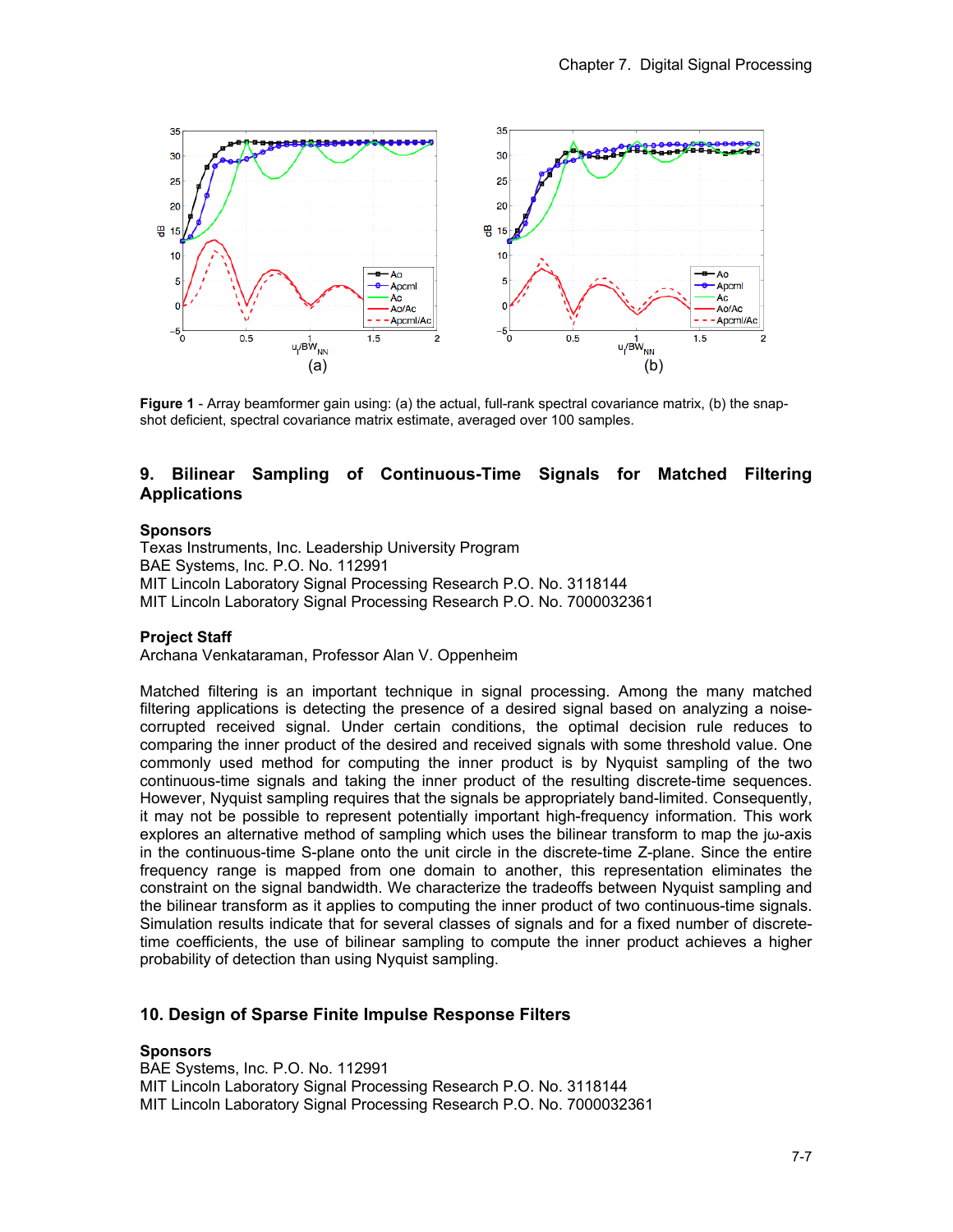Texas Instruments, Inc. Leadership University Program

### **Project Staff**

Dennis Wei, Professor Alan V. Oppenheim

Our recent work focuses on the design of sparse finite impulse response (FIR) filters, i.e., filters with few non-zero coefficients. Sparse filters are often desirable because of their reduced complexity due to the elimination of arithmetic operations or circuit components corresponding to zero-valued coefficients. In the analogous context of linear sensor arrays, sparse designs permit reductions in the number of array elements, yielding savings in hardware, processing, and power.

The exact problem of determining the sparsest filter subject to a set of specifications is computationally difficult. Accordingly, we have developed an approximate approach called successive thinning that can yield reasonably sparse filters in an efficient manner. The method begins with a non-sparse design and successively constrains more and more coefficients to zero values, with the goal of removing as many non-zero coefficients as possible while preserving feasibility. A number of heuristic rules can be used effectively to select coefficients to constrain to zero. Preliminary simulations show that successive thinning can achieve significant levels of sparsity with low design complexity.

We have also begun exploring an alternative approach to designing sparse filters based on the class of functions that are the extension of the p-norms for  $0 < p < 1$ . This approach builds upon previous work in the Digital Signal Processing Group<sup>5</sup> investigating the use of the 1-norm as an approximate but computationally efficient measure of sparsity. Theoretical analysis and algorithm development along these lines is ongoing.

# **Publications**

# **Journal Articles, Published**

A.V. Oppenheim, P. Boufounos and V.K. Goyal, "Causal Compensation for Erasures in Frame Representations," *IEEE Transactions on Signal Processing*, 56(3): 1053-82 (2008).

# **Meeting Papers**

T. A. Baran and A.V. Oppenheim, "Design and Implementation of Discrete-Time Filters For Efficient Rate-Conversion Systems," *Proceedings of the 41st Annual Asilomar Conference on Signals, Systems, and Computers*, Asilomar, California, November 4-7, 2007.

Z. Karam and A.V. Oppenheim, "Computation of the One-Dimensional Unwrapped Phase," *Proceedings of the 2007 15th International Conference on Digital Signal Processing (DSP 2007)*, Cardiff, Wales, UK, July 1-4, 2007.

Z. N. Karam and W. M. Campbell, "A New Kernel for SVM MLLR based Speaker Recognition," *Proceedings of Interspeech*, Antwerp, Belgium, August 27-31, 2007.

Z. N. Karam and W. M. Campbell, "A Multi-Class MLLR Kernel for SVM Speaker Recognition," *Proceedings of the IEEE ICASSP*, Las Vegas, Nevada, March 30 - April 4, 2008.

 $\overline{a}$  $1$  T. A. Baran and A.V. Oppenheim, "Design and Implementation of Discrete-Time Filters For Efficient Rate-Conversion Systems," Proceedings of the 41st Annual Asilomar Conference on Signals, Systems, and Computers, Asilomar, California, November 4-7, 2007.